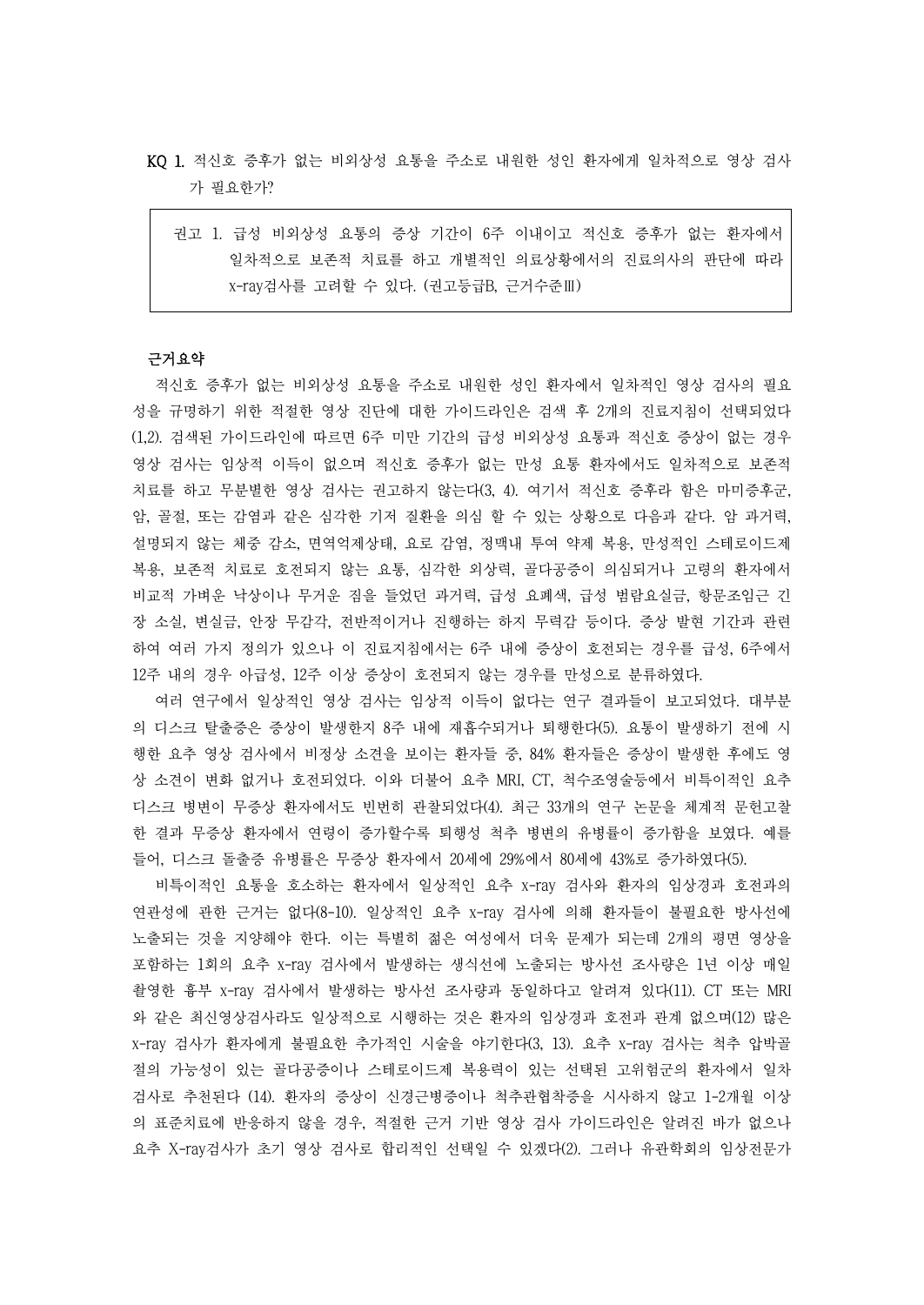의 델파이 기법에 의거한 권고문 동의정도와 공개발표회를 통한 임상전문가, 환자, 소비자단체, 이 해관계자의 의견을 수렴한 결과 외국의 진료환경과 다른 국내의 의료환경에서 x-선 검사를 포함한 영상검사를 근본적으로 제한하는 것은 환자와 의사의 권리를 침해하는 것으로 여겨지거나 불가능한 규제라는 결론을 얻었다. 따라서 급성 비외상성 요통의 증상 기간이 6주 이내이고 적신호 증후가 없는 환자에서 일차적으로 보존적 치료를 하고 개별적인 의료상황에서의 진료의사의 판단 등을 고 려하여 요추의 x-ray 검사를 고려할 수 있다.

# 권고 고려사항

### 1. 이득과 위해(Benefit and Harm)

위의 진료 지침은 적신호 증후가 없는 비외상성 요통을 주소로 내원한 성인 환자에서 일상적으 로 불필요한 영상 검사를 남발하지 못하게 하는 근거가 될 수 있겠다. 또한 빈번한 요추 x-ray 검사 로 인한 환자의 생식선 방사선 노출을 감소시킬 수 있는 이득이 있다. 그러나 임상적으로 적용 시 위에서 열거한 적신호 증후의 유무를 주의 깊게 확인해야 하며 필요한 영상 검사의 지연으로 기저 의 요통의 원인 질환을 간과할 수 있으므로 진료 지침의 임상 적용에 주의를 요한다.

#### 2. 국내 수용성과 적용성(Acceptability and Applicability)

진료지침의 국내 수용성과 적용성은 평가결과 큰 무리가 없는 것으로 판단되었다. 현재 국내의 의료환경을 고려할 때 보험급여 기준, 환자의 선호도, 개별적인 의료상황에서의 진료의사의 판단 등 을 고려하여 영상검사를 시행유무를 결정해야 한다. 수용성과 적용성 평가표는 부록2에 제시되었다.

## 3. 검사별 방사선량

방사선량은 본문 P.1에 제시되었다.

## 참고문헌

1. Patel ND, Broderick DF, Burns J, et al. ACR appropriateness criteria low back pain. Journal of the American College of Radiology 2016;13(9): 1069-78.

2. Chou R, Qaseem A, Snow V, et al. Diagnosis and treatment of low back pain: A joint clinical practice guideline from the American college of physicians and the American pain society. Ann of Intern Med 2007;147:478-91.

3. Jarvik JG, Hollingworth W, Martin B, et al. Rapid magnetic resonance imaging vs radiographs for patients with low back pain: a randomized controlled trial. JAMA 2003;289:597-604.

4. Last AR, Hulbert K. Chronic low back pain: evaluation and management. Am Fam Physician 2009;79:1067-74.

5. Autio RA, Karppinen J, Niinimaki J, et al. Determinants of spontaneous resorption of intervertebral disc herniations. Spine (Phila Pa 1976) 2006;31:1247-52.

6. Boden SD, Davis DO, Dina TS, Patronas NJ, Wiesel SW. Abnormal magnetic-resonance scans of the lumbar spine in asymptomatic subjects. A prospective investigation. J Bone Joint Surg Am 1990;72:403-8.